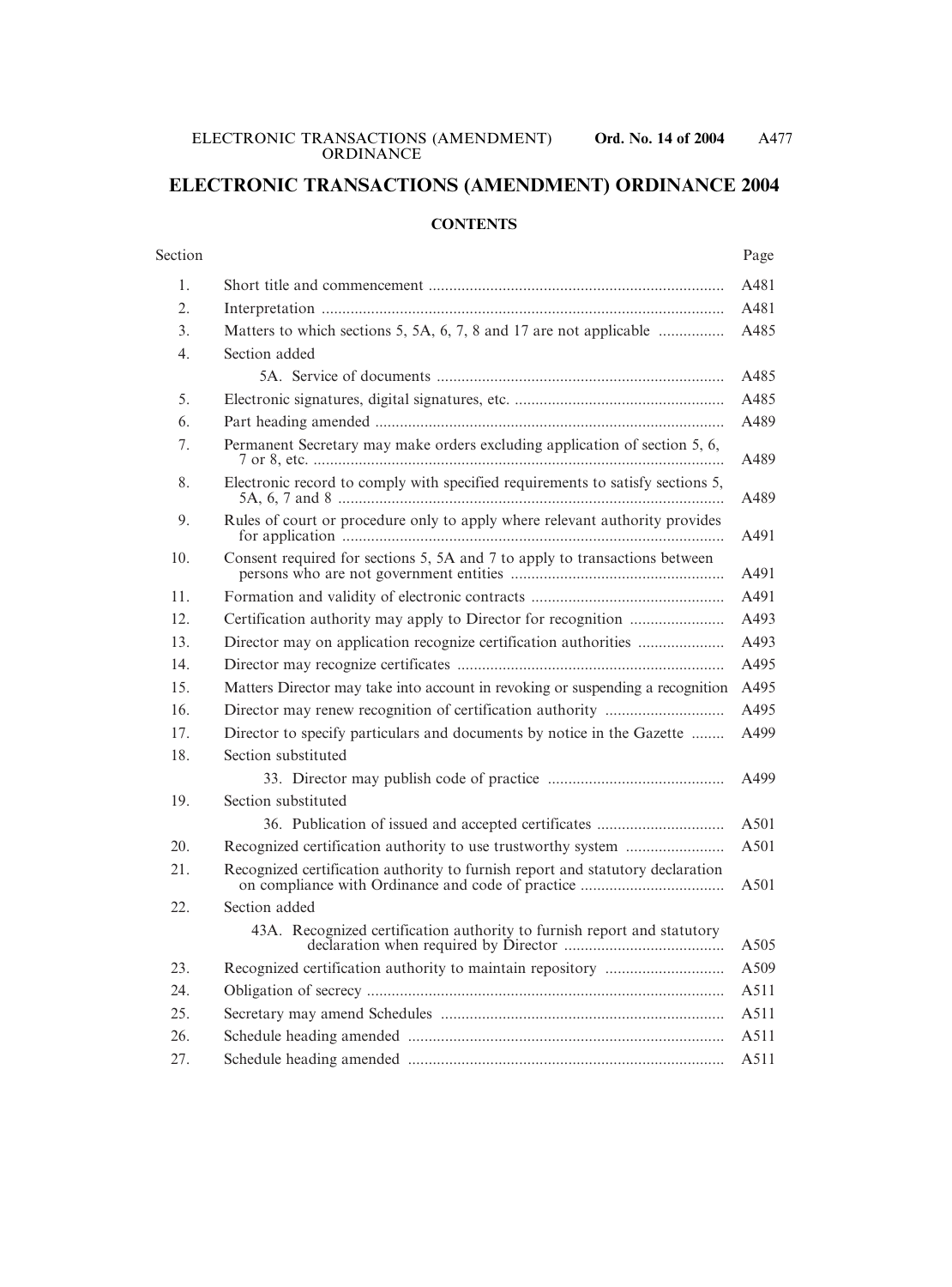| Section                                                   |                                                     | Page |  |  |  |
|-----------------------------------------------------------|-----------------------------------------------------|------|--|--|--|
| 28.                                                       | Schedule 3 added                                    | A511 |  |  |  |
|                                                           | <b>Consequential Amendments</b>                     |      |  |  |  |
| <b>Inland Revenue Ordinance</b>                           |                                                     |      |  |  |  |
| 29.                                                       |                                                     | A511 |  |  |  |
| <b>Securities and Futures (Financial Resources) Rules</b> |                                                     |      |  |  |  |
| 30.                                                       |                                                     | A513 |  |  |  |
|                                                           | <b>Securities and Futures (Miscellaneous) Rules</b> |      |  |  |  |
| 31.                                                       |                                                     | A515 |  |  |  |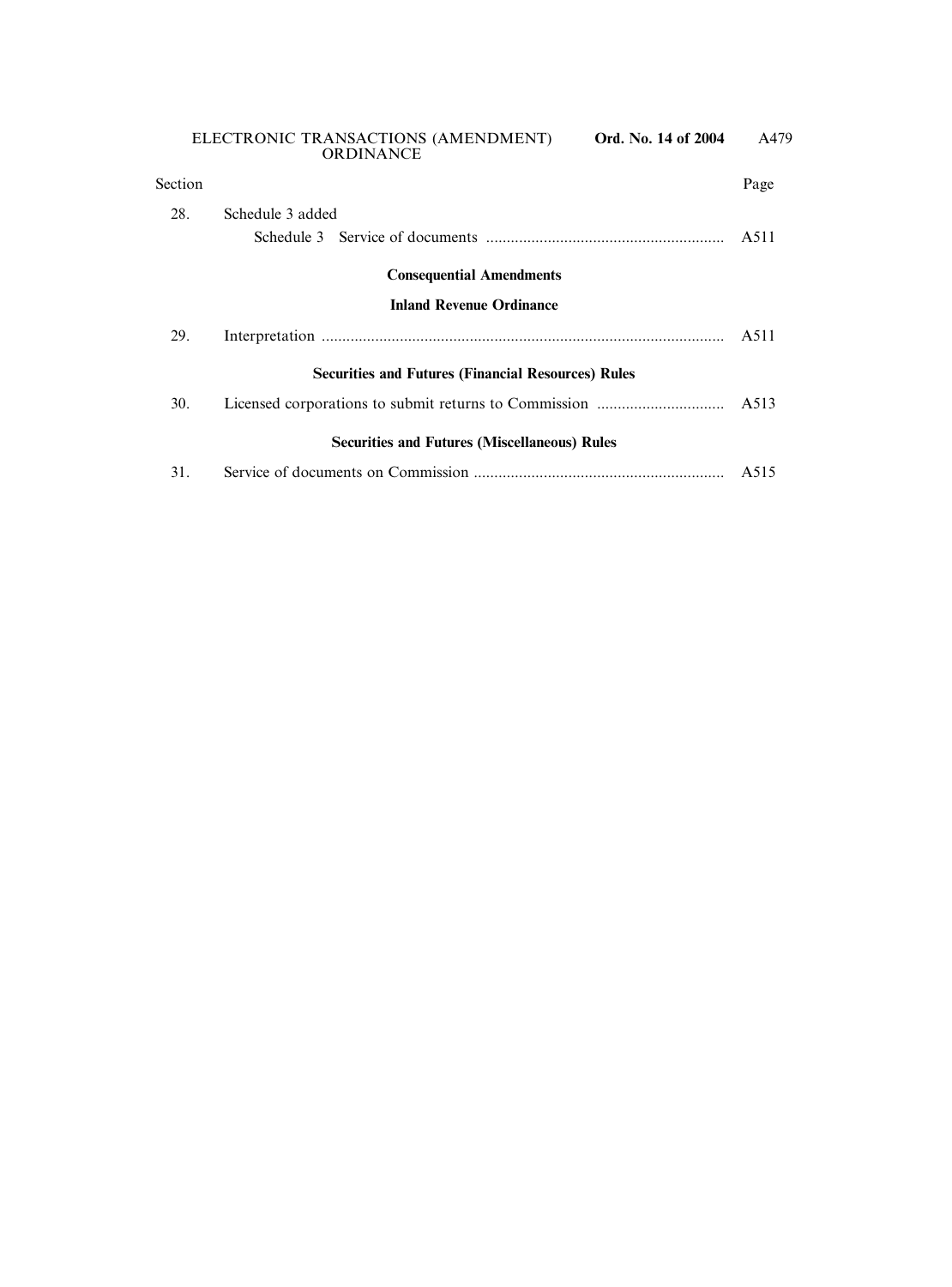## **HONG KONG SPECIAL ADMINISTRATIVE REGION**

ORDINANCE NO. 14 OF 2004



TUNG Chee-hwa Chief Executive 29 June 2004

An Ordinance to amend the Electronic Transactions Ordinance.

[30 June 2004]

Enacted by the Legislative Council.

### **1. Short title and commencement**

(1) This Ordinance may be cited as the Electronic Transactions (Amendment) Ordinance 2004.

(2) This Ordinance shall come into operation on 30 June 2004.

# **2. Interpretation**

Section 2(1) of the Electronic Transactions Ordinance (Cap. 553) is amended—

- (*a*) by repealing the definition of "accept a certificate" and substituting—
	- ""accept" (接受), in relation to a certificate—
		- (*a*) in the case of a person named or identified in the certificate as the person to whom the certificate is issued, means to—
			- (i) confirm the accuracy of the information on the person as contained in the certificate;
			- (ii) authorize the publication of the certificate to any other person or in a repository;
			- (iii) use the certificate; or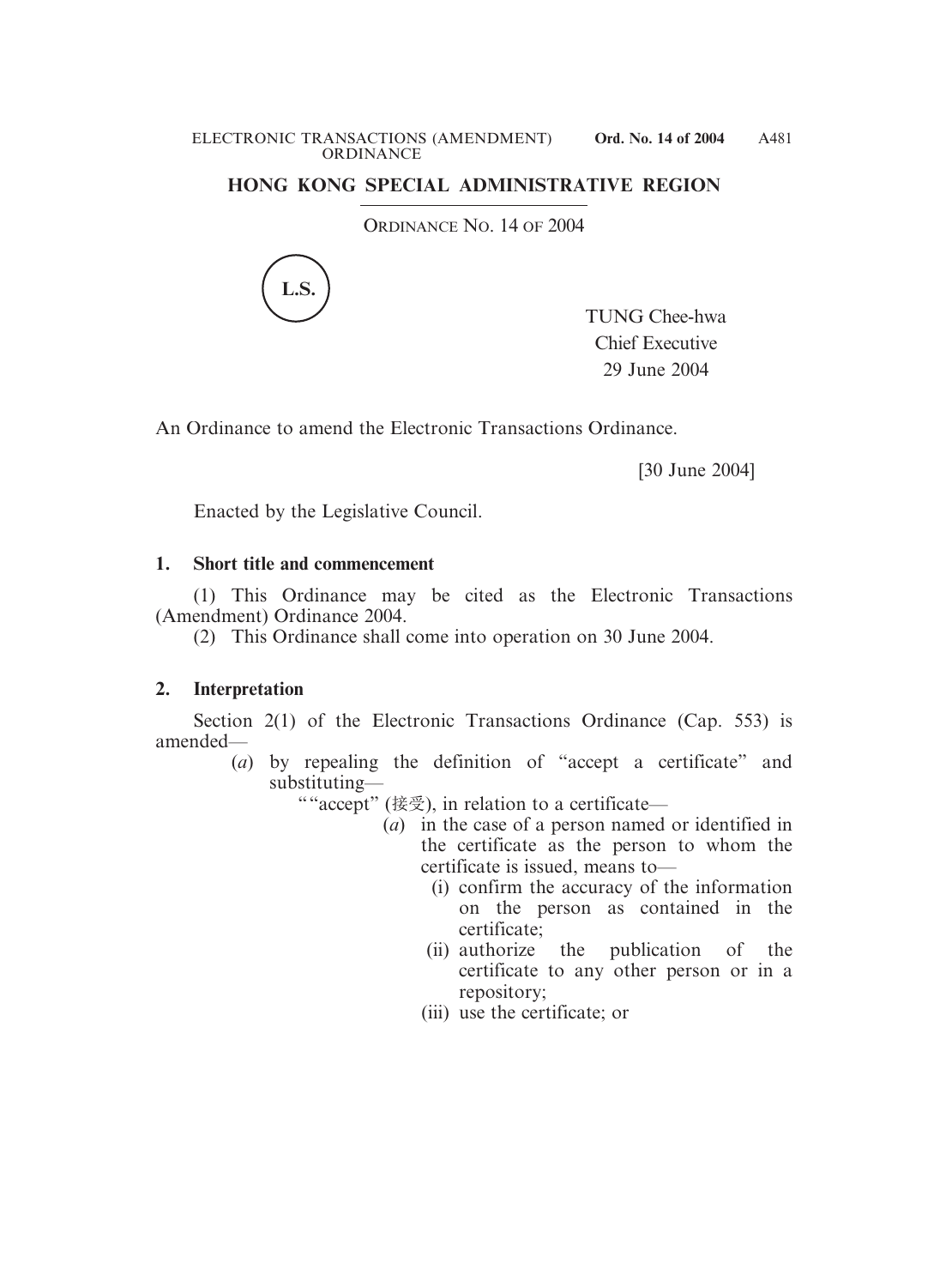- (iv) otherwise demonstrate the approval of the certificate; or
- (*b*) in the case of a person to be named or identified in the certificate as the person to whom the certificate is issued, means to—
	- (i) confirm the accuracy of the information on the person that is to be contained in the certificate;
	- (ii) authorize the publication of the certificate to any other person or in a repository; or
	- (iii) otherwise demonstrate the approval of the certificate;";
- (*b*) in paragraph (*e*) of the definition of "certificate", by repealing "a responsible officer of";
- (*c*) in the definition of "code of practice", by repealing "issued" and substituting "published";
- (*d*) by repealing the definition of "issue" and substituting—
	- ""issue" (發出), in relation to a certificate, means to-
		- (*a*) create the certificate, and then notify the person named or identified in the certificate as the person to whom the certificate is issued of the information on the person as contained in the certificate; or
		- (*b*) notify the person to be named or identified in the certificate as the person to whom the certificate is issued of the information on the person that is to be contained in the certificate, and then create the certificate,

and then make the certificate available for use by the person;";

- (*e*) by adding—
	- ""consent" (同意), in relation to a person, includes consent that can be reasonably inferred from the conduct of the person;
		- "government entity" (政府單位) means a public officer or a public body;
		- "Permanent Secretary" (常任秘書長) means the Permanent Secretary for Commerce, Industry and Technology (Communications and Technology);".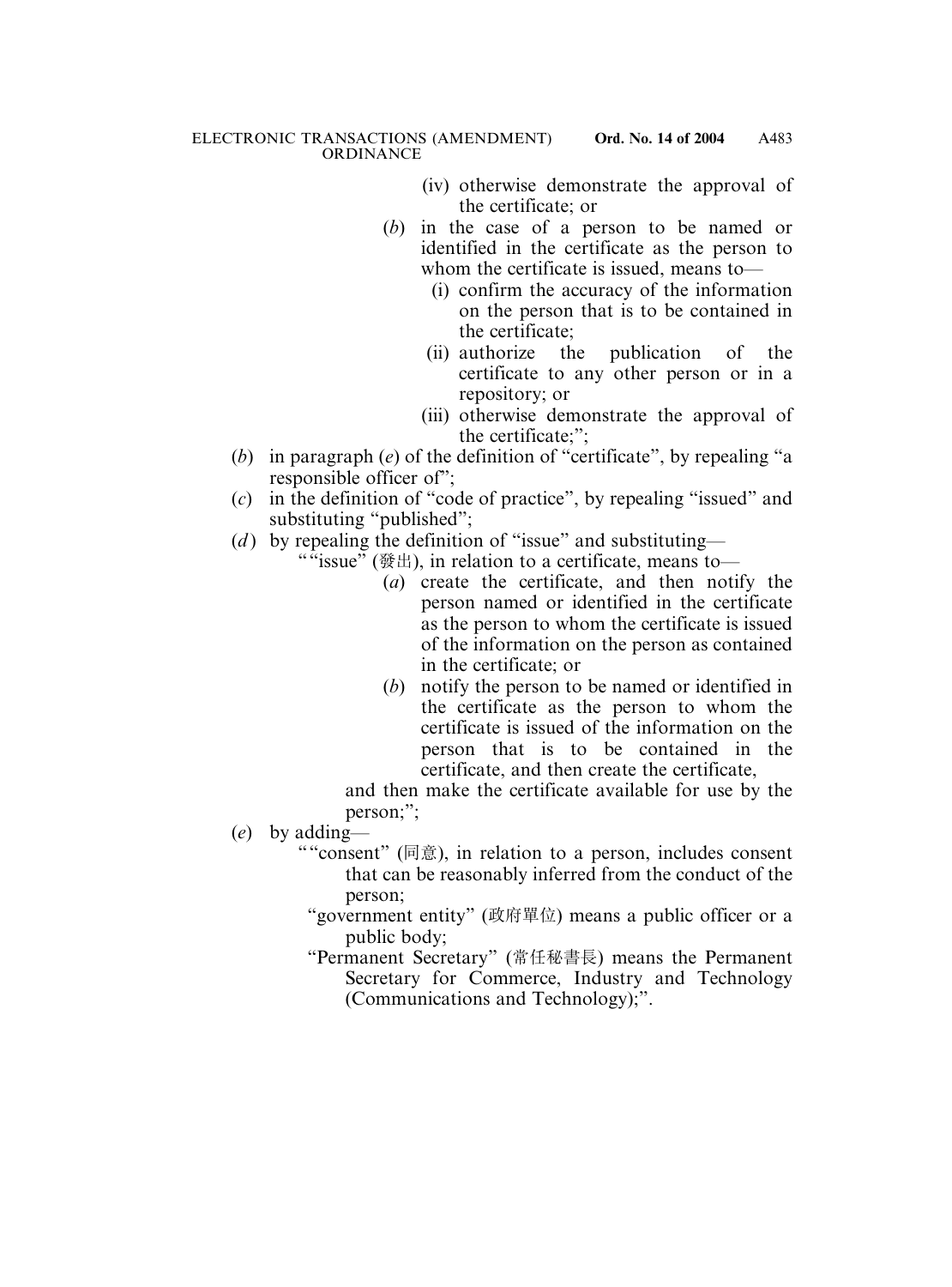### **3. Matters to which sections 5, 5A, 6, 7, 8 and 17 are not applicable**

Section 3 is amended—

- (*a*) by adding "5A," after "5,";
- (*b*) by adding—
	- "(*aa*) requirement or permission for a document to be served by personal service or by post;".

### **4. Section added**

The following is added—

### "**5A. Service of documents**

(1) Without limiting the generality of section 5, if a rule of law under a provision set out in Schedule 3 requires a document to be served on a person by personal service or by post (whether or not there is any further specification as to the address or place at which such service is to be effected), the provision shall be construed as also providing that service of the document in the form of an electronic record to an information system designated by the person satisfies the requirement under the provision if the information contained in the electronic record is accessible so as to be usable for subsequent reference.

(2) Without limiting the generality of section 5, if a rule of law under a provision set out in Schedule 3 permits a document to be served on a person by personal service or by post (whether or not there is any further specification as to the address or place at which such service is to be effected), the provision shall be construed as also providing that service of the document in the form of an electronic record to an information system designated by the person is permitted under the provision if the information contained in the electronic record is accessible so as to be usable for subsequent reference.".

#### **5. Electronic signatures, digital signatures, etc.**

Section 6 is amended—

(*a*) by repealing subsection (1) and substituting—

" $(1)$  Where—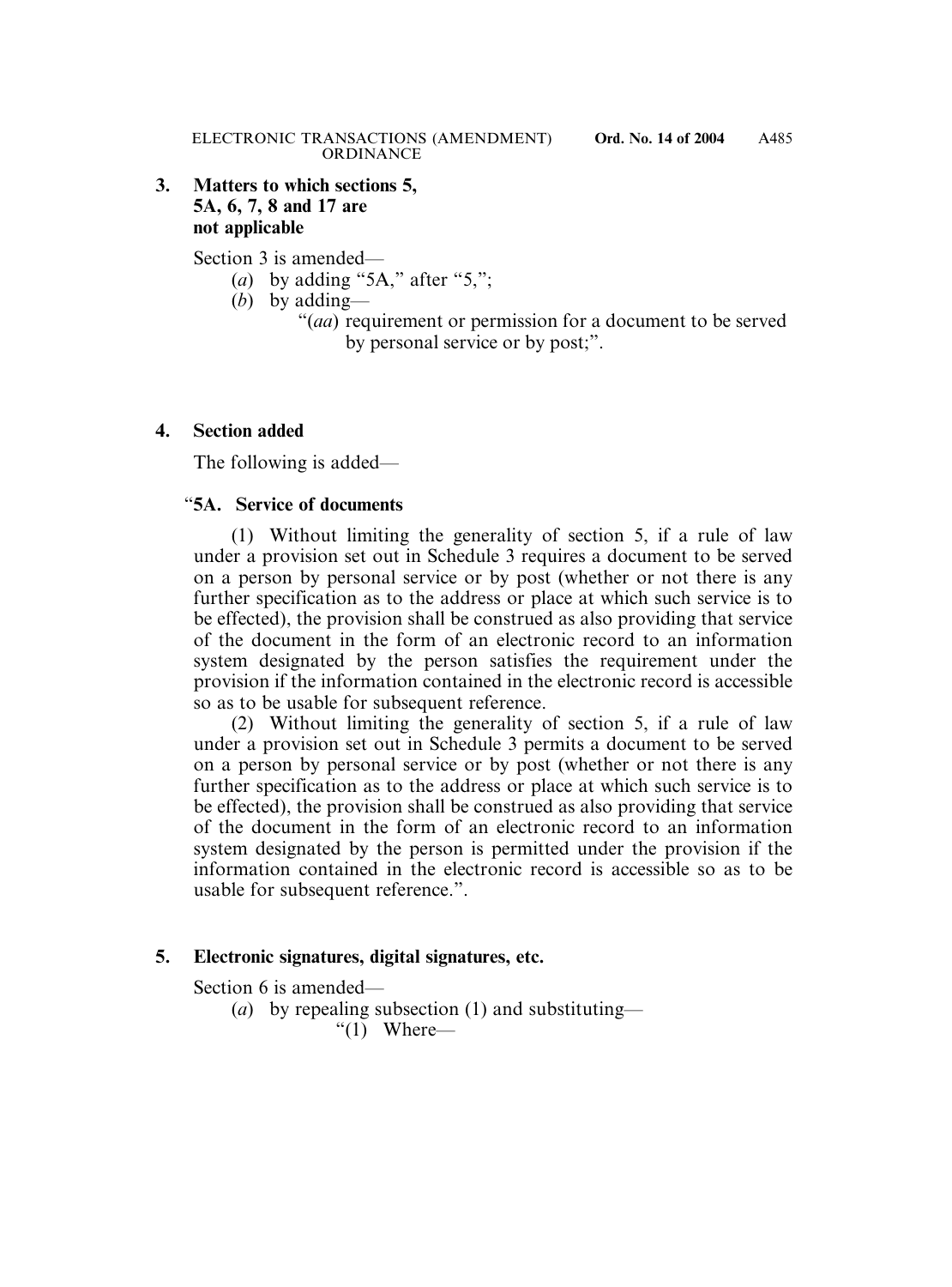- (*a*) a rule of law requires the signature of a person ("the first mentioned person") on a document or provides for certain consequences if the document is not signed by the first mentioned person; and
- (*b*) neither the first mentioned person nor the person to whom the signature is to be given ("the second mentioned person") is or is acting on behalf of a government entity,

an electronic signature of the first mentioned person satisfies the requirement if—

- (*c*) the first mentioned person uses a method to attach the electronic signature to or logically associate the electronic signature with an electronic record for the purpose of identifying himself and indicating his authentication or approval of the information contained in the document in the form of the electronic record;
- (*d*) having regard to all the relevant circumstances, the method used is reliable, and is appropriate, for the purpose for which the information contained in the document is communicated; and
- (*e*) the second mentioned person consents to the use of the method by the first mentioned person.
- (1A) Where—
	- (*a*) a rule of law requires the signature of a person on a document or provides for certain consequences if the document is not signed by the person; and
	- (*b*) either or both of the person mentioned in paragraph (*a*) and the person to whom the signature is to be given is or are or is or are acting on behalf of a government entity or government entities,

a digital signature of the person mentioned in paragraph (*a*) satisfies the requirement if the digital signature is—

- (*c*) supported by a recognized certificate;
- (*d*) generated within the validity of that certificate; and
- (*e*) used in accordance with the terms of that certificate.";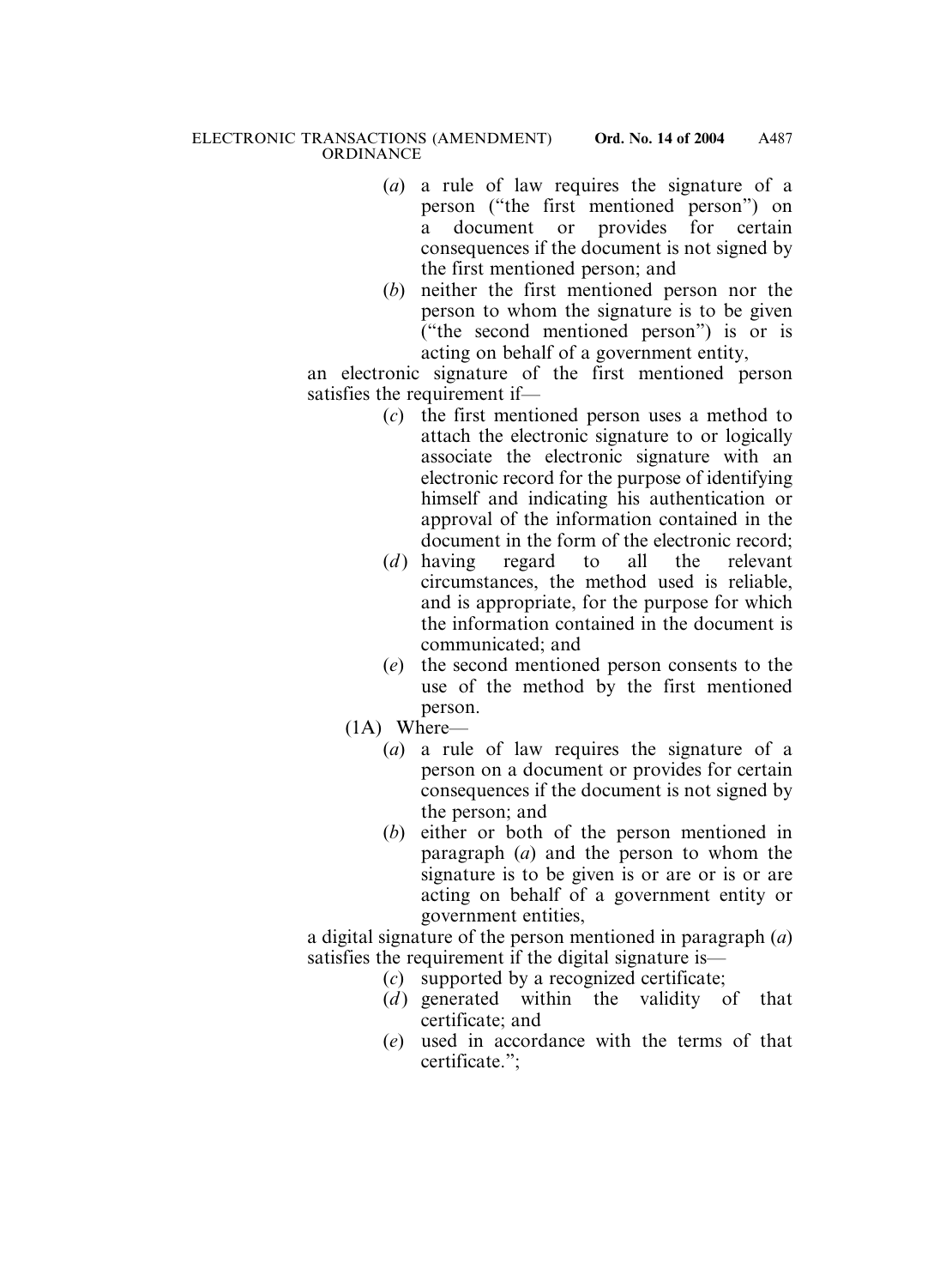- (*b*) in subsection (2)—
	- (i) by repealing "(1)" and substituting " $(1A)(d)$ ";
	- (ii) in paragraph (*a*), by adding "by the Director, and the certificate is not revoked or suspended by the recognized certification authority that issues the certificate" after "suspended";
	- (iii) by adding—
		- "(*aa*) in the case of a recognized certificate that is a certificate designated as a recognized certificate issued by the recognized certification authority referred to in section 34, the designation is not withdrawn by the certification authority;".

# **6. Part heading amended**

The heading to Part IV is amended by adding "5A," after "5,".

### **7. Permanent Secretary may make orders excluding application of section 5, 6, 7 or 8, etc.**

Section 11 is amended—

- (*a*) in subsection (1), by repealing "Secretary" and substituting "Permanent Secretary";
- (*b*) in subsection (2)—
	- (i) by repealing "Secretary" and substituting "Permanent Secretary";
	- (ii) by repealing "this Ordinance" and substituting "section 5, 5A, 6, 7 or 8";
	- (iii) in paragraph (*a*), by adding "or a document in the form of an electronic record is to be served" after "or retained";
- (*c*) in subsection (3), by repealing "Secretary" and substituting "Permanent Secretary".

### **8. Electronic record to comply with specified requirements to satisfy sections 5, 5A, 6, 7 and 8**

Section 12 is amended—

- (*a*) by repealing "Secretary" and substituting "Permanent Secretary";
- (*b*) by adding ", the document served" after "or retained";
- (*c*) by adding "、文件" after "該等資訊".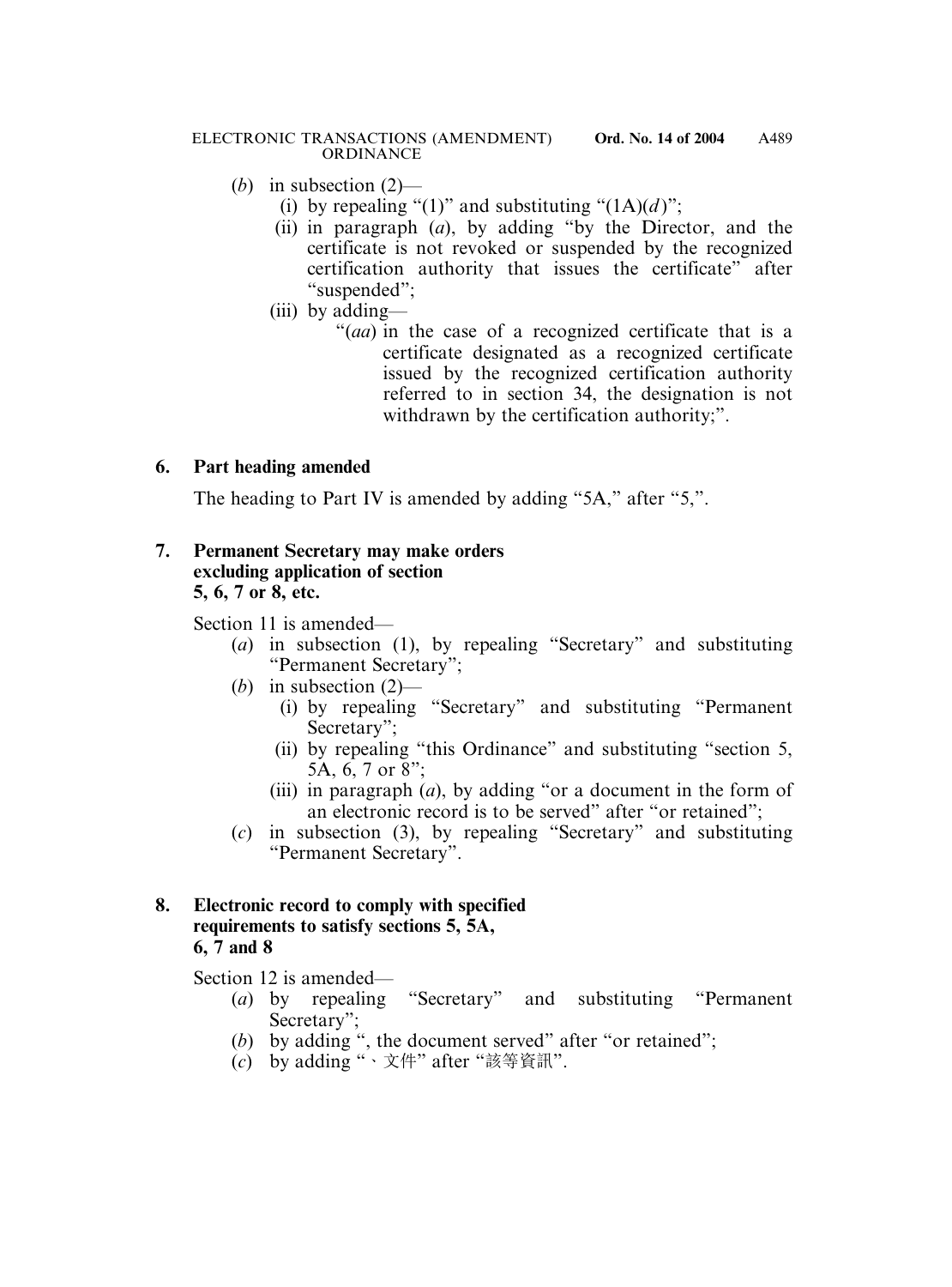#### **9. Rules of court or procedure only to apply where relevant authority provides for application**

Section 13 is amended—

- $(a)$  in subsection  $(1)$ 
	- (i) by adding "5A," after "5,";
	- (ii) by adding ", documents served" after "or retained";
- (*b*) in subsection  $(3)(a)$ , by adding "5A," after "5,".

#### **10. Consent required for sections 5, 5A and 7 to apply to transactions between persons who are not government entities**

Section 15 is amended—

(*a*) by adding—

"(2A) If an Ordinance requires a document to be served by a person on another by personal service or by post and neither person is or is acting on behalf of a government entity, section 5A(1) applies only if the person on whom the document is to be served consents to it being served in the form of an electronic record.

(2B) If an Ordinance permits a document to be served by a person on another by personal service or by post and neither person is or is acting on behalf of a government entity, section 5A(2) applies only if the person on whom the document is to be served consents to it being served in the form of an electronic record.";

(*b*) by repealing subsections (3) and (5).

#### **11. Formation and validity of electronic contracts**

Section 17 is amended by adding—

"(2A) For the avoidance of doubt, it is declared that in the context of the formation of contracts, if an offer or the acceptance of an offer is in whole or in part expressed by means of an electronic record, an electronic signature attached to or logically associated with the electronic record shall not be denied legal effect on the sole ground that it is an electronic signature.".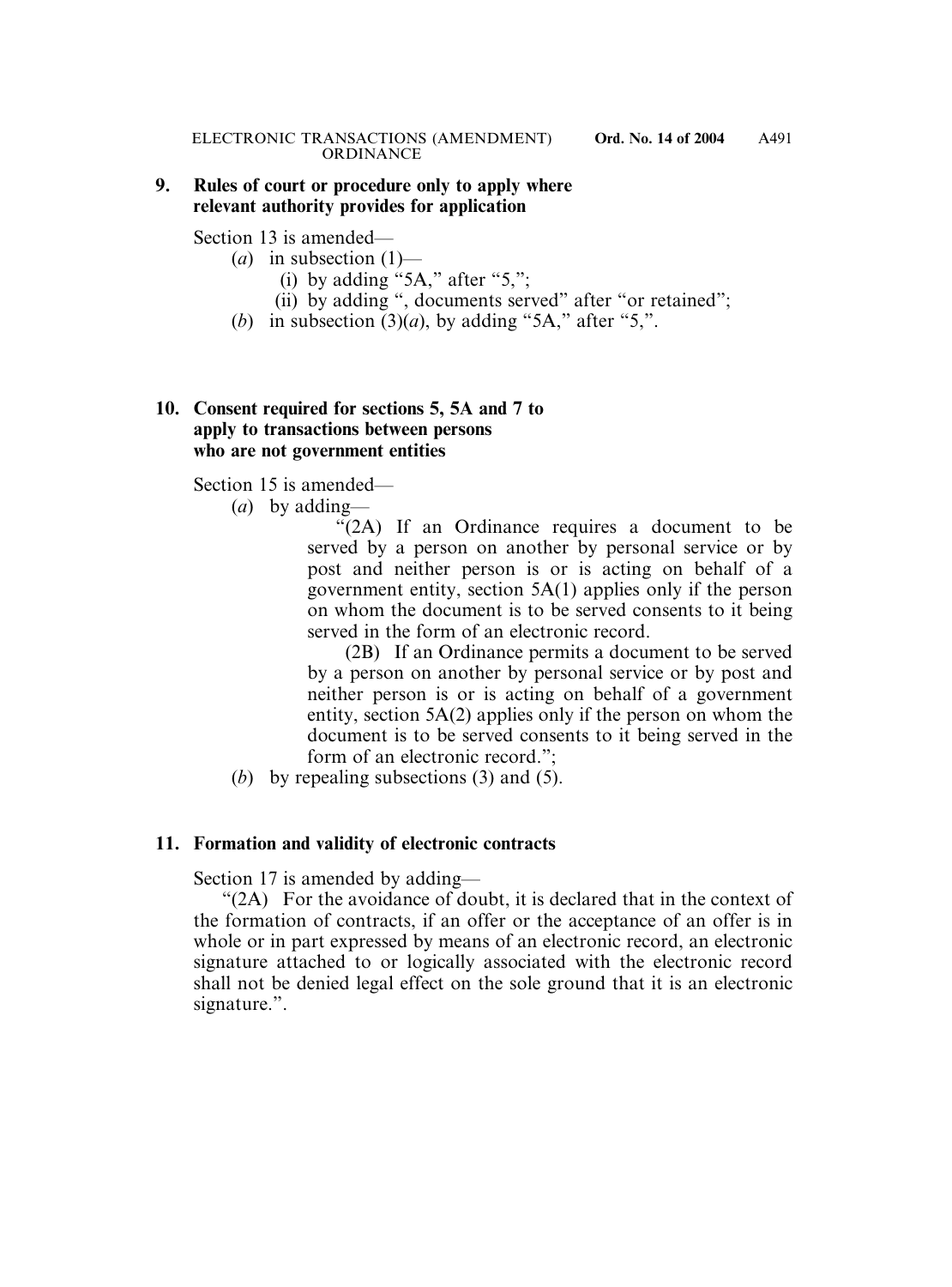#### **12. Certification authority may apply to Director for recognition**

Section 20 is amended—

- (*a*) in subsection (3)—
	- (i) in paragraph (*a*)—
		- (A) by repealing "and" at the end;
		- (B) by adding "提供" before "根";
	- (ii) by repealing paragraph (*b*) and substituting—
		- "(*b*) a report which—
			- (i) contains an assessment as to whether the applicant is capable of complying with such provisions of this Ordinance and of the code of practice as are specified in the code of practice for the purposes of this subparagraph; and
			- (ii) is made by a person approved by the Director as being qualified to make such a report; and
			- (*c*) a statutory declaration which—
				- (i) states whether the applicant is capable of complying with such provisions of this Ordinance and of the code of practice as are specified in the code of practice for the purposes of this subparagraph; and
				- (ii) is made by a responsible officer of the applicant.";
	- (iii) by repealing "長提供" and substituting "長";
- (*b*) by adding—

"(3A) Any report or statutory declaration required to be furnished under subsection (3) must be made at the expense of the applicant.";

(*c*) in subsection (4)(*b*), by adding "or statutory declaration" after "report".

### **13. Director may on application recognize certification authorities**

Section  $21(4)(d)$  is repealed and the following substituted—

" $(d)$  any report or statutory declaration furnished by the applicant under section  $20(3)$ ;".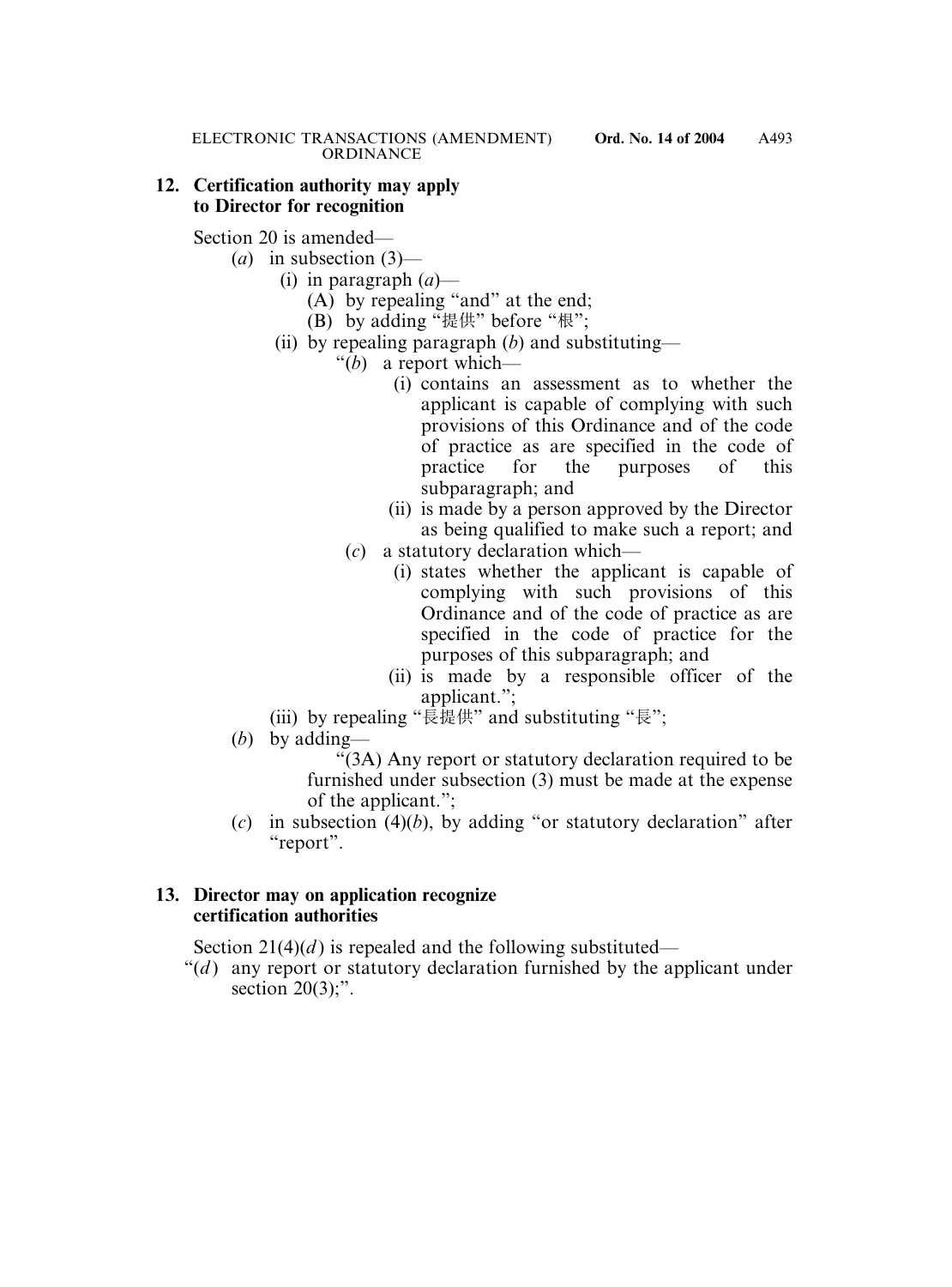#### **14. Director may recognize certificates**

Section 22(10) is amended by adding "as they apply to an application for recognition" after "subsection (9)".

#### **15. Matters Director may take into account in revoking or suspending a recognition**

Section  $25(c)$  is repealed and the following substituted—

"(*c*) any report or statutory declaration furnished by the certification authority under section 43(1) or 43A(1).".

#### **16. Director may renew recognition of certification authority**

Section 27 is amended—

- (*a*) in subsection (4), by repealing everything after "renewal" and substituting "must be made in the prescribed manner and in a form specified by the Director.";
- (*b*) by adding—
	- " $(5A)$  An applicant must furnish to the Director-
		- (*a*) the relevant particulars and documents specified under section 30;
		- (*b*) a report which—
			- (i) contains an assessment as to whether the applicant is and is capable of complying with such provisions of this Ordinance and of the code of practice as are specified in the code of practice for the purposes of this subparagraph; and
			- (ii) is made by a person approved by the Director as being qualified to make such a report; and
		- (*c*) a statutory declaration which—
			- (i) states whether the applicant is and is capable of complying with such provisions of this Ordinance and of the code of practice as are specified in the code of practice for the purposes of this subparagraph; and
			- (ii) is made by a responsible officer of the applicant.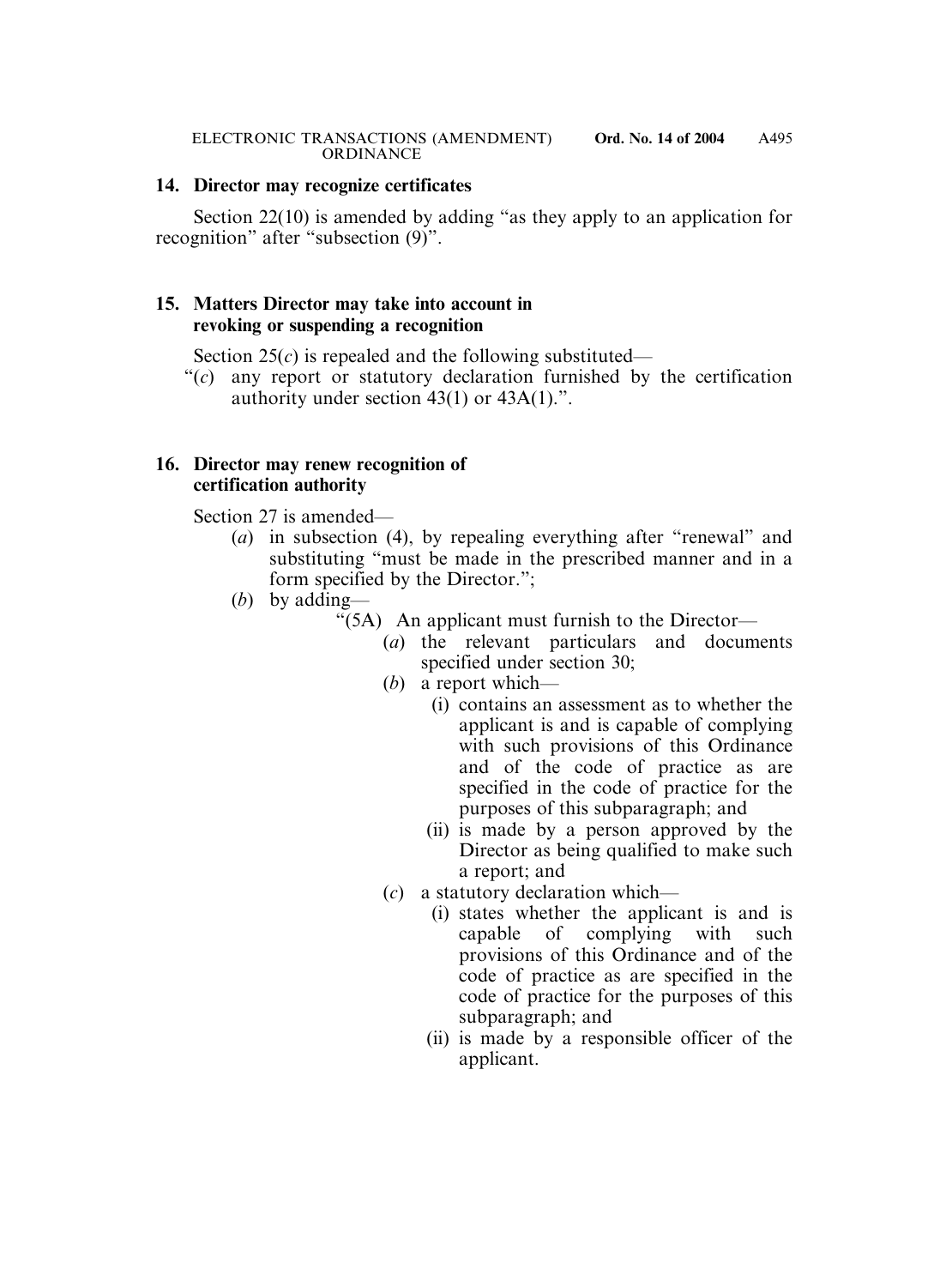(5B) Any report or statutory declaration required to be furnished under subsection (5A) must be made at the expense of the applicant.";

- (*c*) in subsection (6), by adding "or  $(5A)$ " after " $(4)$ ";
- (*d*) by adding—

"(6A) In determining an application for renewal, the Director shall, in addition to any other matter the Director considers relevant, take into account—

- (*a*) any matter set out in section  $21(4)(a)$ , (*b*), (*c*), (*e*) or (*f*) which applies to the application for renewal as it applies to an application for recognition, subject to necessary modifications; and
- (*b*) any report or statutory declaration furnished by the applicant under subsection (5A).

(6B) Where—

- (*a*) an applicant has furnished to the Director a report for the purpose of complying with the requirements referred to in section 43(1)(*a*) or 43A(1)(*c*); and
- (*b*) the Director considers that had the report been furnished for the purpose of complying with the requirements referred to in subsection (5A)(*b*), it would have satisfied those requirements,

the Director may accept the report, and the report shall, for all purposes, be regarded as a report that is furnished under subsection  $(5A)(b)$  and that satisfies the requirements referred to in that subsection.

(6C) Where—

- (*a*) an applicant has furnished to the Director a statutory declaration for the purpose of complying with the requirements referred to in section  $43(1)(b)$  or  $43A(1)(d)$ ; and
- (*b*) the Director considers that had the statutory declaration been furnished for the purpose of complying with the requirements referred to in subsection (5A)(*c*), it would have satisfied those requirements,

the Director may accept the statutory declaration, and the statutory declaration shall, for all purposes, be regarded as a statutory declaration that is furnished under subsection  $(5A)(c)$  and that satisfies the requirements referred to in that subsection.";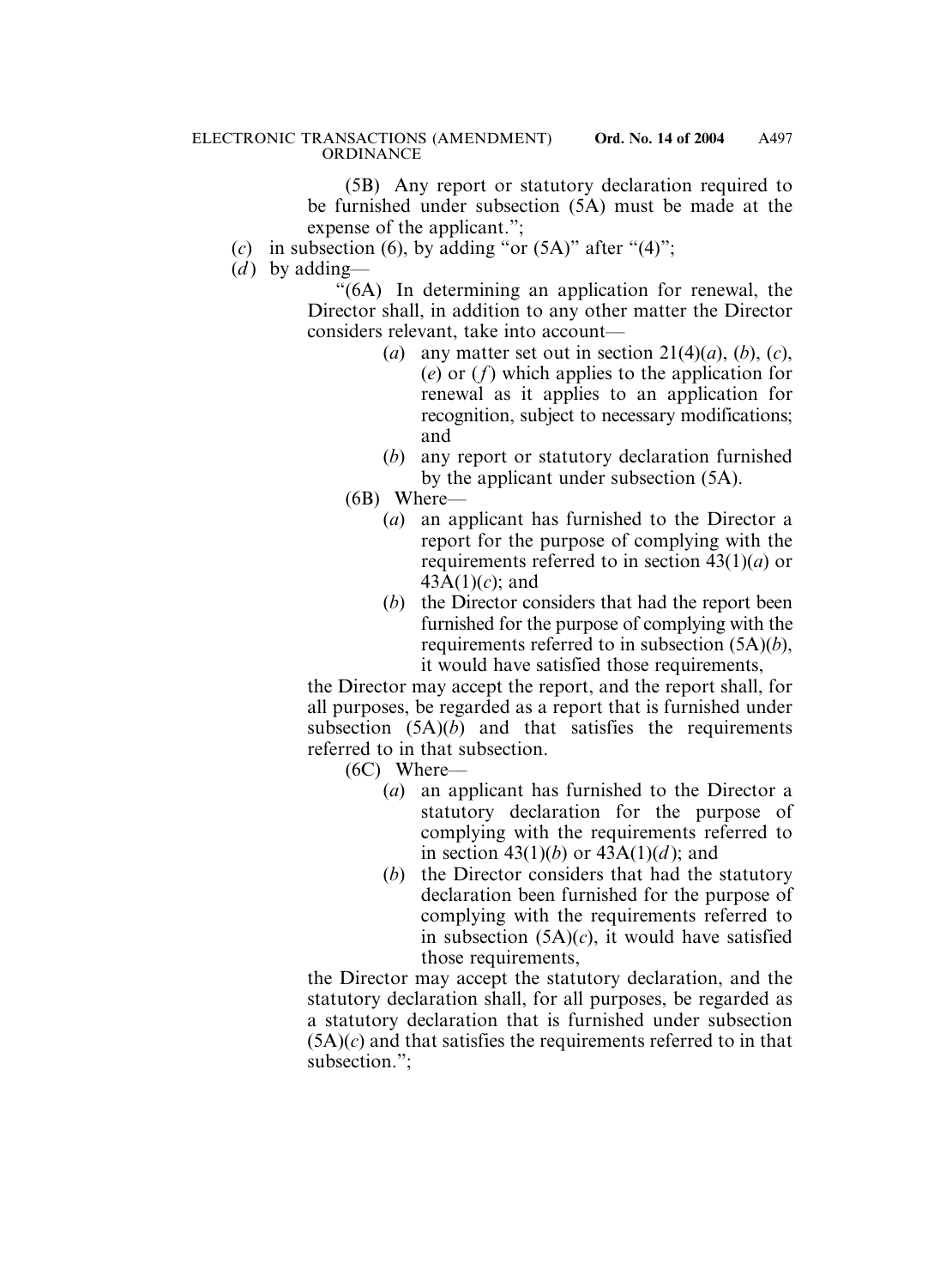(*e*) by repealing subsection (7) and substituting—

"(7) In renewing the recognition of a certification authority, the Director may—

- (*a*) attach conditions to the renewal of the recognition; or
	- (*b*) specify a period of validity for the renewed recognition.".

### **17. Director to specify particulars and documents by notice in the Gazette**

Section 30(1) is amended by repealing "27(4)" and substituting "27(5A)".

## **18. Section substituted**

Section 33 is repealed and the following substituted—

# "**33. Director may publish code of practice**

- (1) The Director may publish in the Gazette a code of practice—
	- (*a*) specifying standards and procedures for carrying out the functions of recognized certification authorities;
	- (*b*) specifying the provisions of this Ordinance and of the code of practice for the purposes of—
		- (i) section  $20(3)(b)(i)$  and  $(c)(i)$ ;
		- (ii) section  $27(5A)(b)(i)$  and  $(c)(i)$ ;
		- (iii) section  $43(1)(a)(i)$  and  $(b)(i)$ ; and
		- (iv) section  $43A(1)(c)(i)$  and  $(d)(i)$ .

(2) The code of practice published under subsection (1) may make different provisions for different circumstances and provide for different cases or classes of cases.

(3) The Director may from time to time amend the whole or any part of the code of practice published under subsection (1) in a manner consistent with the power to publish the code under subsection (1), and any reference in this Ordinance to the code shall, unless the context otherwise requires, be construed as a reference to the code as so amended.

(4) Any code of practice published under subsection (1) is not subsidiary legislation.".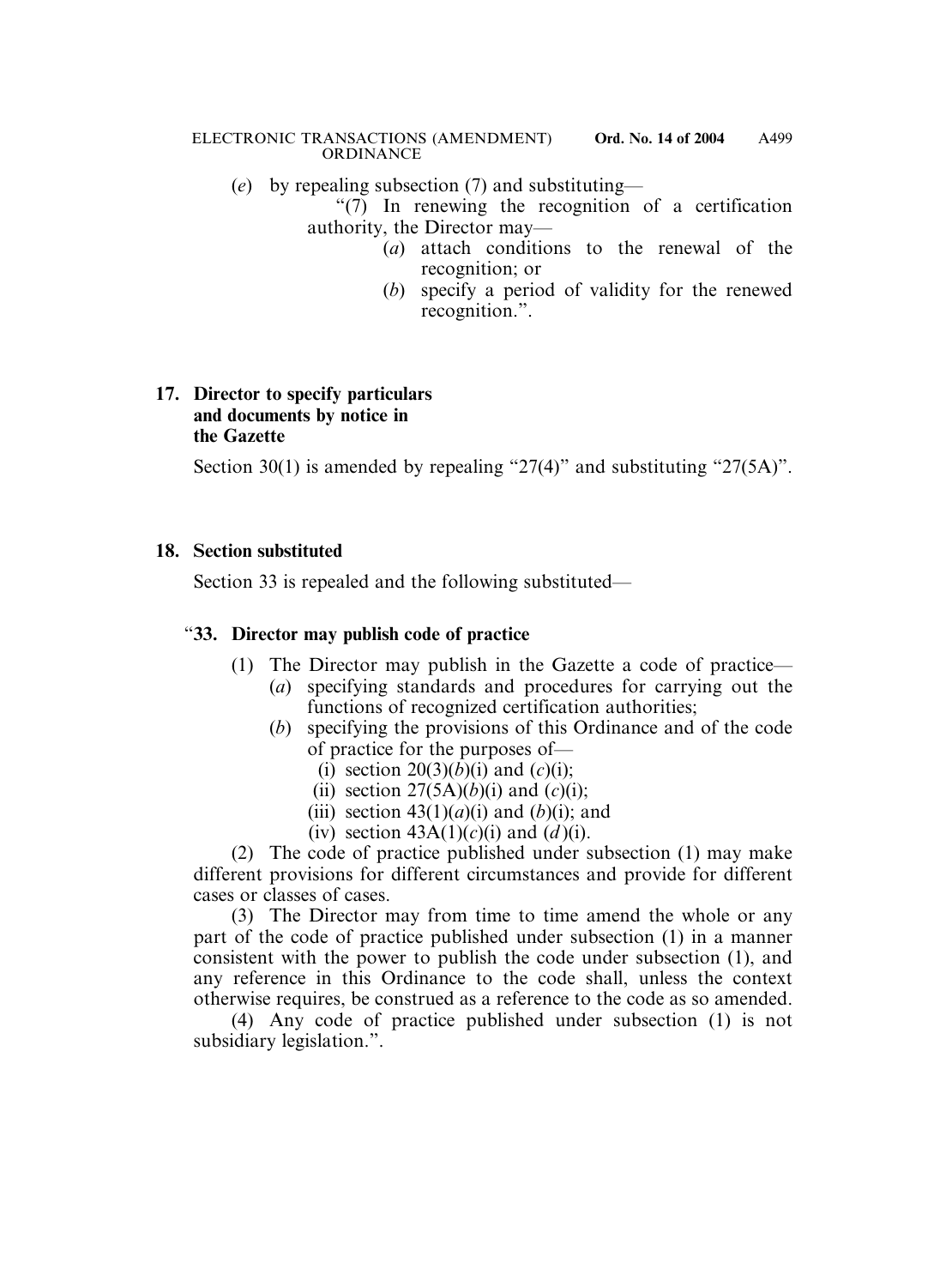#### **19. Section substituted**

Section 36 is repealed and the following substituted—

### "**36. Publication of issued and accepted certificates**

Where a person named or identified, or to be named or identified, in a recognized certificate as the person to whom the certificate is issued—

- (*a*) accepts the certificate, the recognized certification authority concerned must publish the certificate in a repository as soon as reasonably practicable after it issues the certificate;
- (*b*) does not accept the certificate, the recognized certification authority concerned must not publish the certificate.".

### **20. Recognized certification authority to use trustworthy system**

Section 37 is amended—

- (*a*) in paragraph (*a*), by repealing "or withdraw" and substituting ", revoke or suspend";
- (*b*) in paragraph (*b*), by repealing "or withdrawal" and substituting ", revocation or suspension".

### **21. Recognized certification authority to furnish report and statutory declaration on compliance with Ordinance and code of practice**

Section 43 is amended—

(*a*) by repealing subsections (1) and (2) and substituting—

"(1) At least once in every 12 months, a recognized certification authority must furnish to the Director—

- (*a*) a report which—
	- (i) contains an assessment as to whether the certification authority has, from the specified date until the last day of the period to which the report relates, complied with such provisions of this Ordinance and of the code of practice as are specified in the code of practice for the purposes of this subparagraph; and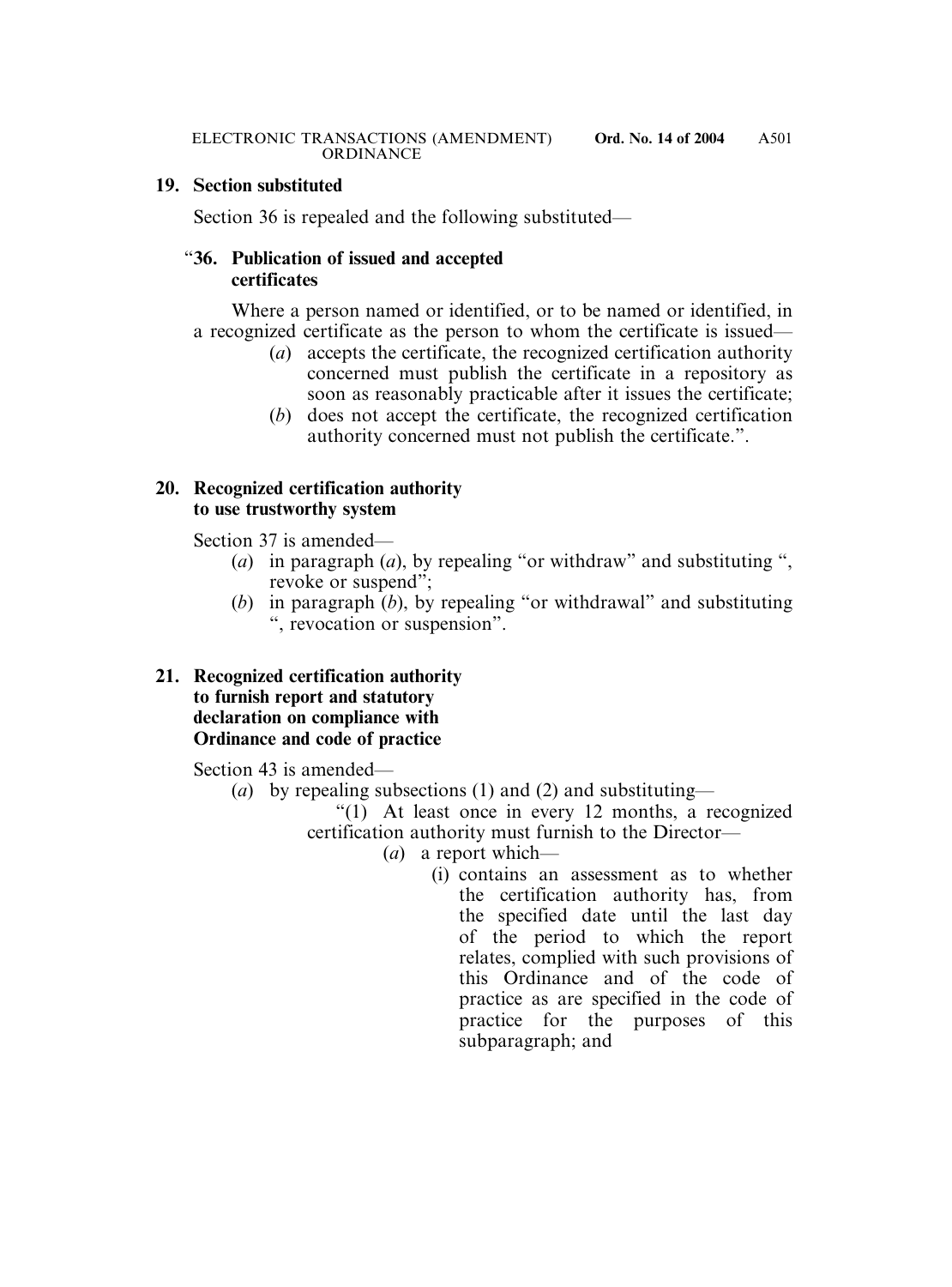- (ii) is made by a person approved by the Director as being qualified to make such a report; and
- (*b*) a statutory declaration which—
	- (i) states whether the certification authority has, from the specified date until the last day of the period to which the statutory declaration relates, complied with such provisions of this Ordinance and of the code of practice as are specified in the code of practice for the purposes of this subparagraph; and
	- (ii) is made by a responsible officer of the certification authority.

(2) Any report or statutory declaration required to be furnished under subsection (1) must be made at the expense of the certification authority.";

- (*b*) in subsection (3)—
	- (i) by repealing "date of the report" and substituting "respective dates of the report and statutory declaration";

(ii) by adding "and statutory declaration" after "in the report";

- (*c*) by adding—
	- " $(3A)$  Where—
		- (*a*) the certification authority has furnished to the Director a report for the purpose of complying with the requirements referred to in section  $27(5A)(b)$  or  $43A(1)(c)$ ; and
		- (*b*) the Director considers that had the report been furnished for the purpose of complying with the requirements referred to in subsection  $(1)(a)$ , it would have satisfied those requirements,

the Director may accept the report, and the report shall, for all purposes, be regarded as a report that is furnished under subsection  $(1)(a)$  and that satisfies the requirements referred to in that subsection.

(3B) Where—

(*a*) the certification authority has furnished to the Director a statutory declaration for the purpose of complying with the requirements referred to in section  $27(5A)(c)$  or  $43A(1)(d)$ ; and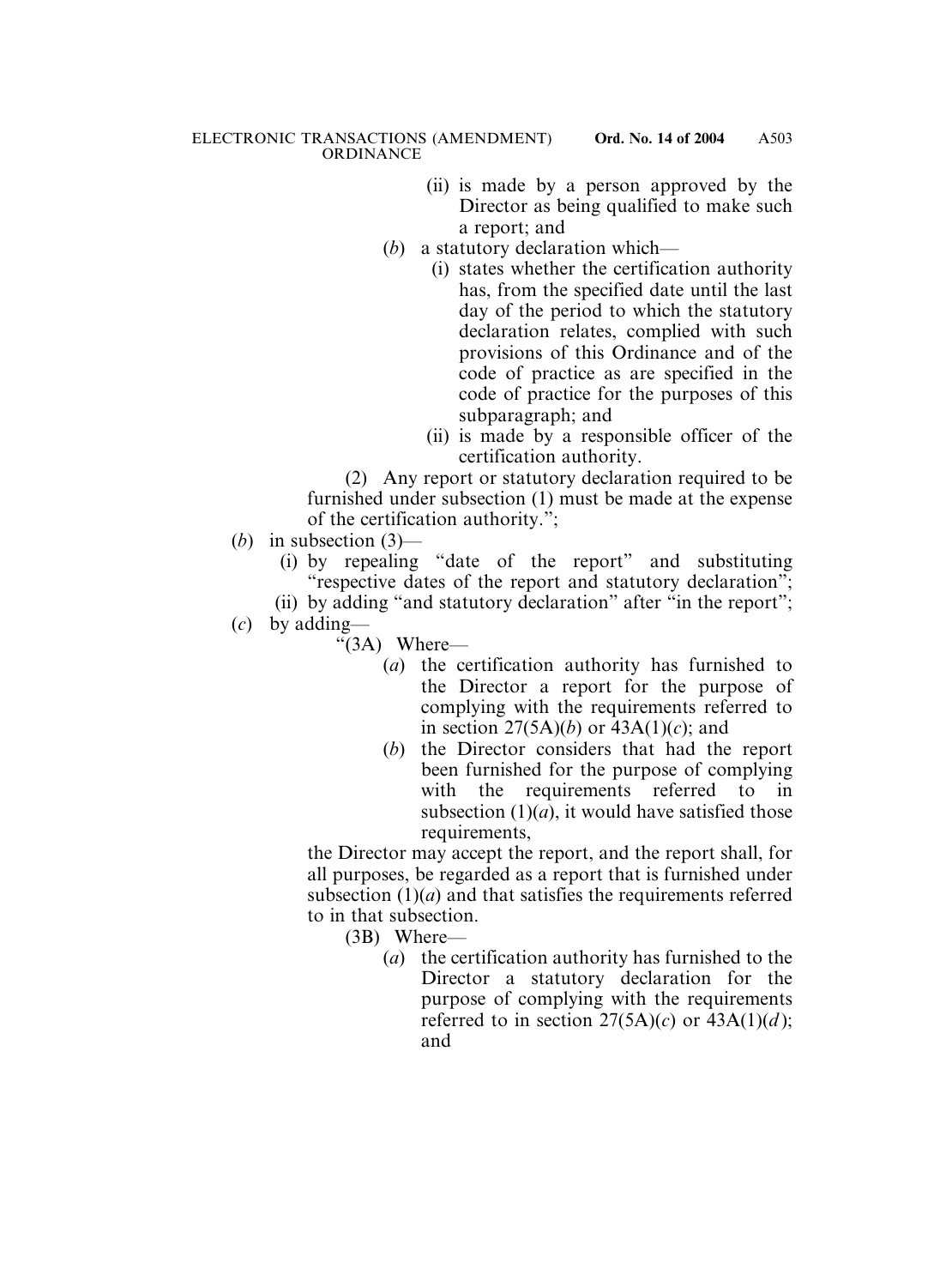(*b*) the Director considers that had the statutory declaration been furnished for the purpose of complying with the requirements referred to in subsection  $(1)(b)$ , it would have satisfied those requirements,

the Director may accept the statutory declaration, and the statutory declaration shall, for all purposes, be regarded as a statutory declaration that is furnished under subsection  $(1)(b)$  and that satisfies the requirements referred to in that subsection.";

(*d*) by repealing subsection (4) and substituting—

"(4) In subsection (1), "specified date" (指明日期) means—

- (*a*) the date on which recognition is granted under section 21 or section 34 comes into operation; or
- (*b*) the day following the last day of the period for which the last report or last statutory declaration, as the case may be, was furnished under that subsection,

as the case may require.".

#### **22. Section added**

The following is added—

## "**43A. Recognized certification authority to furnish report and statutory declaration when required by Director**

- (1) Where the Director considers that there have been or will be— (*a*) major changes in—
	- (i) the financial status of a recognized certification authority for operating as such in accordance with this Ordinance and the code of practice;
	- (ii) the arrangements put in place by a recognized certification authority to cover any liability that may arise from its activities relevant for the purposes of this Ordinance; or
	- (iii) the system, procedure, security arrangements and standards used by a recognized certification authority to issue recognized certificates; or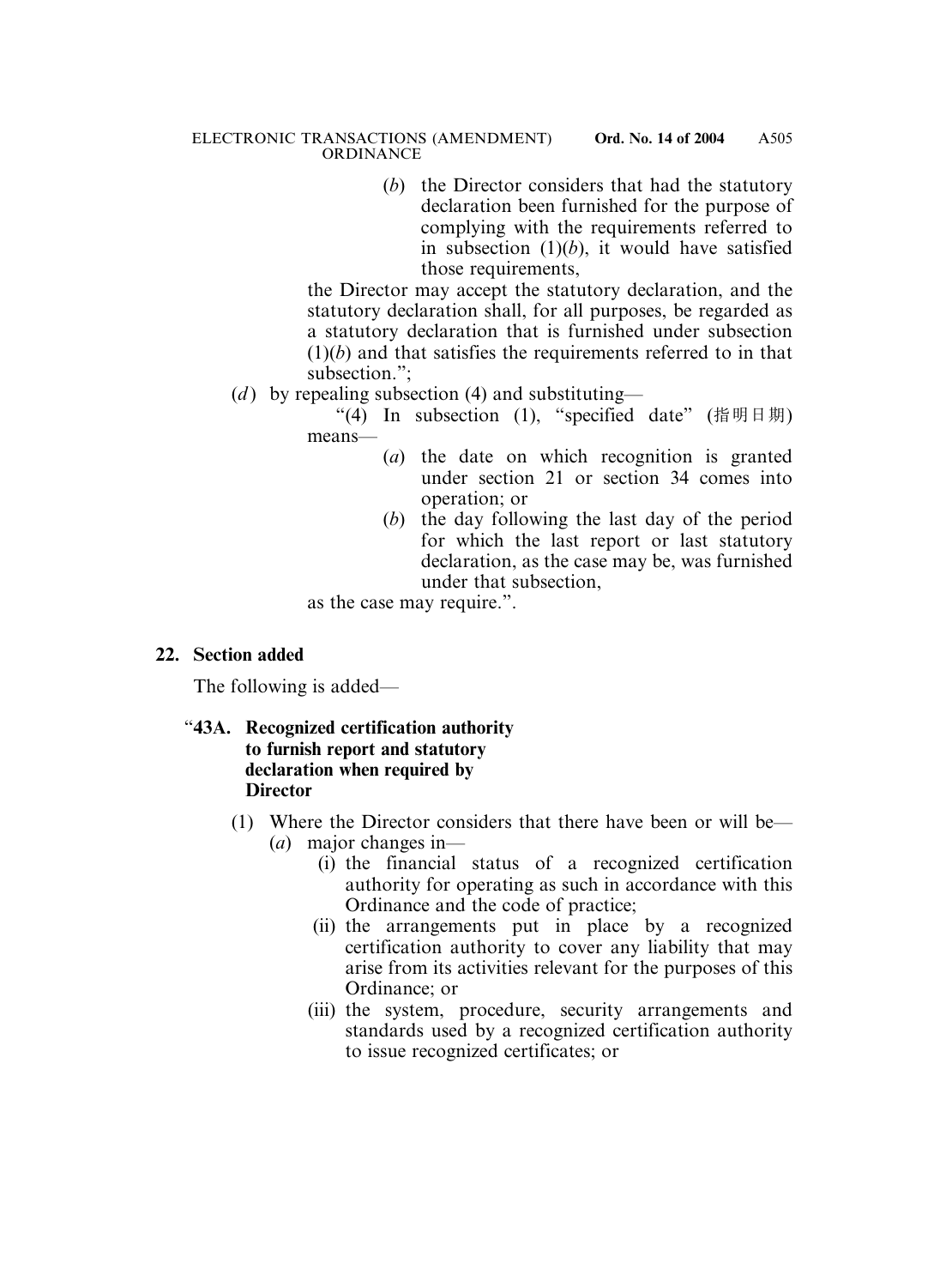- (*b*) any other major changes that may affect the determination of the Director as to whether to—
	- (i) revoke under section 23(1) the recognition of any certification authority or the recognition of any certificate issued by a recognized certification authority; or
	- (ii) suspend under section 24(1) the recognition of any certification authority or the recognition of any certificate issued by a recognized certification authority,

the Director may, by notice given to the certification authority, specify the major changes and require the certification authority to furnish to the Director within the period specified in such notice all or any of the following—

- (*c*) a report which—
	- (i) contains an assessment as to—
		- (A) whether, having regard to the major changes that have occurred, the certification authority is and is capable of complying;
		- (B) whether, having regard to the major changes that will occur, the certification authority is capable of complying,

with such provisions of this Ordinance and of the code of practice as are specified in the code of practice for the purposes of this subparagraph; and

- (ii) is made by a person approved by the Director as being qualified to make such a report; and
- (*d*) a statutory declaration which—
	- (i) states—
		- (A) whether, having regard to the major changes that have occurred, the certification authority is and is capable of complying;
		- (B) whether, having regard to the major changes that will occur, the certification authority is capable of complying,

with such provisions of this Ordinance and of the code of practice as are specified in the code of practice for the purposes of this subparagraph; and

(ii) is made by a responsible officer of the certification authority.

(2) Any report or statutory declaration required to be furnished under subsection (1) must be made at the expense of the certification authority.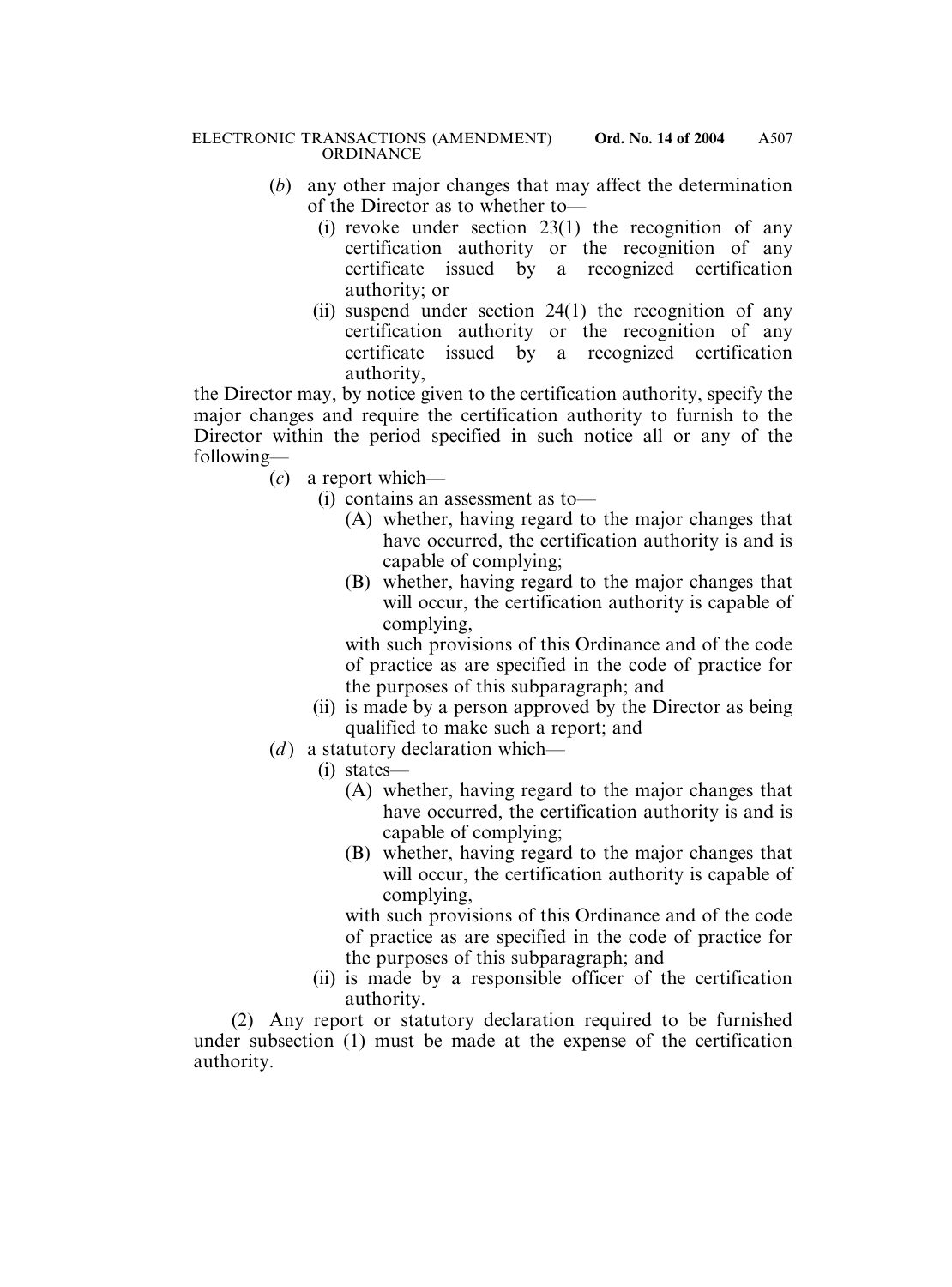(3) The Director must publish in the certification authority disclosure record for the certification authority the date of any of the report and statutory declaration and the material information in any of the report and statutory declaration.

- (4) Where—
	- (*a*) the certification authority has furnished to the Director a report for the purpose of complying with the requirements referred to in section  $27(5A)(b)$  or  $43(1)(a)$ ; and
	- (*b*) the Director considers that had the report been furnished for the purpose of complying with the requirements referred to in subsection  $(1)(c)$ , it would have satisfied those requirements.

the Director may accept the report, and the report shall, for all purposes, be regarded as a report that is furnished under subsection (1)(*c*) and that satisfies the requirements referred to in that subsection.

- (5) Where—
	- (*a*) the certification authority has furnished to the Director a statutory declaration for the purpose of complying with the requirements referred to in section  $27(5A)(c)$  or  $43(1)(b)$ ; and
	- (*b*) the Director considers that had the statutory declaration been furnished for the purpose of complying with the requirements referred to in subsection  $(1)(d)$ , it would have satisfied those requirements.

the Director may accept the statutory declaration, and the statutory declaration shall, for all purposes, be regarded as a statutory declaration that is furnished under subsection  $(1)(d)$  and that satisfies the requirements referred to in that subsection.

(6) A notice under subsection (1) is taken to have been given by the Director to a recognized certification authority if it is—

- (*a*) sent to the certification authority as an electronic record; or
- (*b*) sent by post or registered post to the last known address of the certification authority.

(7) If in a particular case it is not reasonably practicable to give a notice under subsection (1) by either of the means specified in subsection (6), the notice is taken to have been given if the Director publishes it in the relevant certification authority disclosure record.".

## **23. Recognized certification authority to maintain repository**

Section 45 is amended by adding—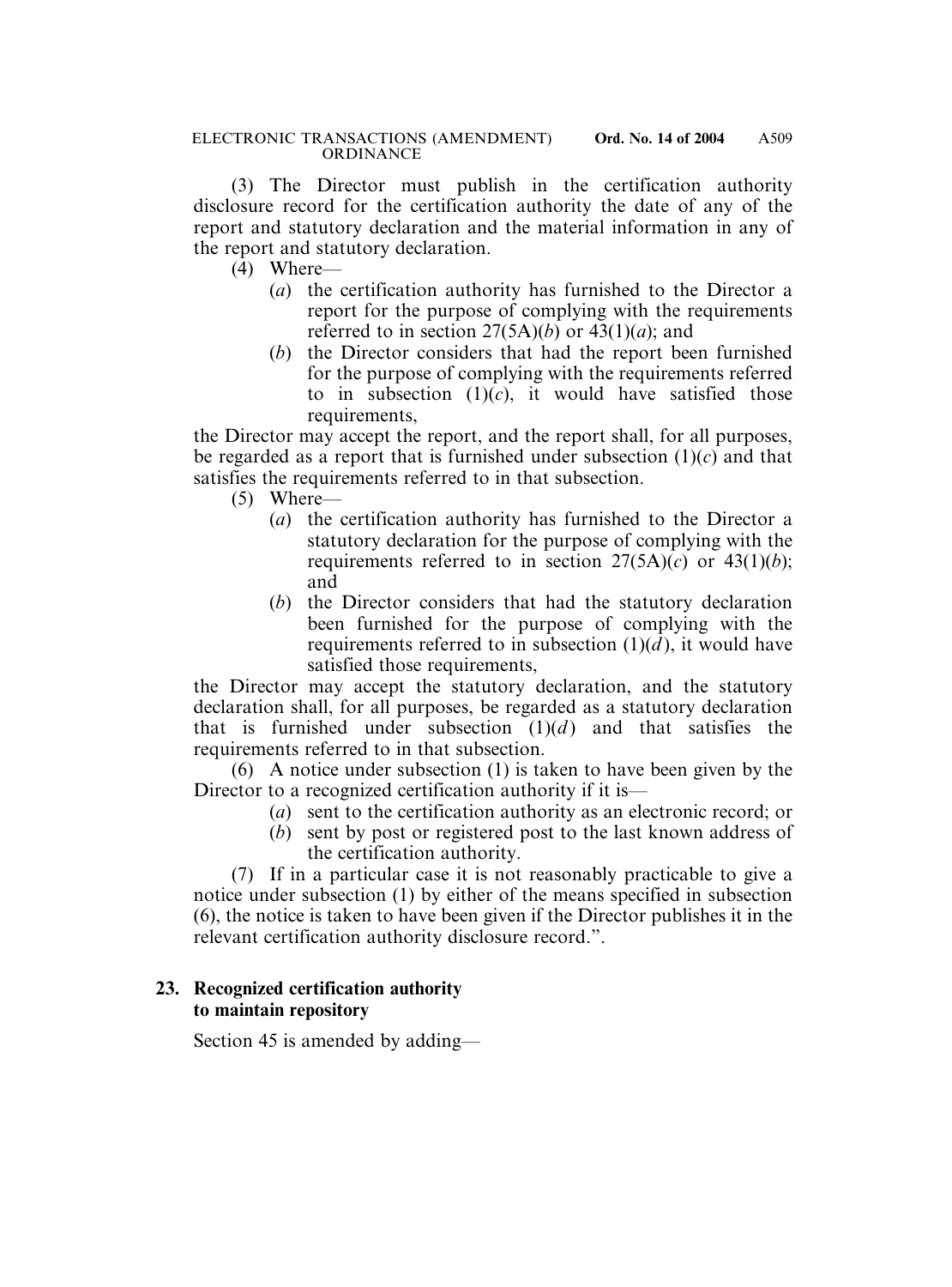"(3) Any list of repositories published under subsection (2) is not subsidiary legislation.".

#### **24. Obligation of secrecy**

Section 46 is amended, in subsection (1), by adding "any information relating to another person as contained in" before "such record".

### **25. Secretary may amend Schedules**

Section 50 is amended by repealing "and 2" and substituting ", 2 and 3".

## **26. Schedule heading amended**

The heading to Schedule 1 is amended by adding "5A," after "5,".

## **27. Schedule heading amended**

The heading to Schedule 2 is amended by adding "5A," after "5,".

### **28. Schedule 3 added**

The following is added—

#### "SCHEDULE 3  $[ss. 5A & 50]$

#### SERVICE OF DOCUMENTS

| Item | Enactment                                                           | Provision                                    |
|------|---------------------------------------------------------------------|----------------------------------------------|
|      | Landlord and Tenant (Consolidation)<br>Ordinance (Cap. 7)           | Section 119Y(1)( <i>a</i> ) and ( <i>b</i> ) |
|      | Rating Ordinance (Cap. 116)                                         | Section $50(1)$                              |
|      | Government Rent (Assessment and<br>Collection) Ordinance (Cap. 515) | Section $45(1)$ ".                           |

## **Consequential Amendments**

## **Inland Revenue Ordinance**

## **29. Interpretation**

Section 2 of the Inland Revenue Ordinance (Cap. 112) is amended—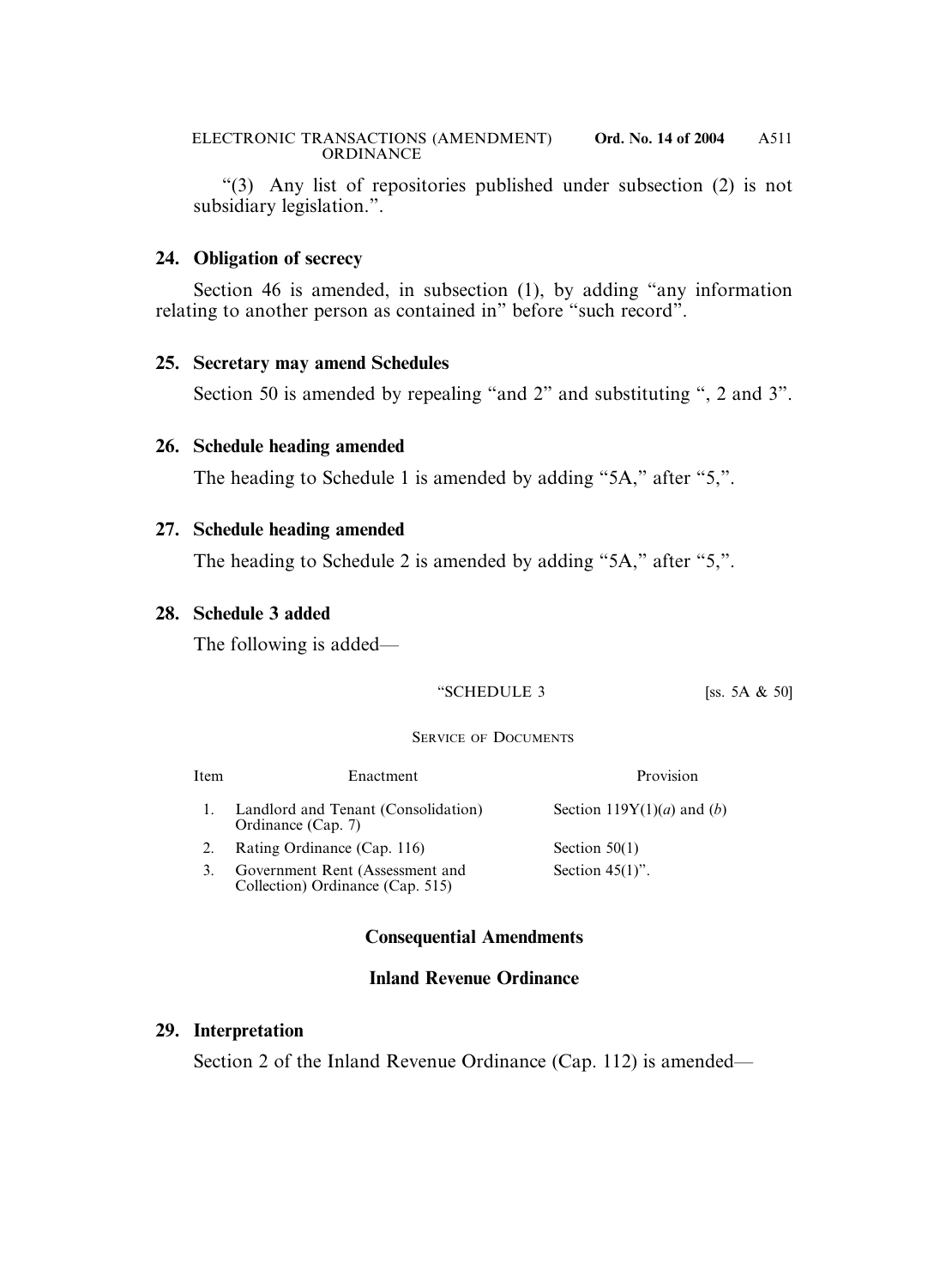- (*a*) in subsection  $(5)(a)$ , by repealing everything after "signature" and substituting "to; or";
- (*b*) by adding—

"(6) For the purposes of subsection  $(5)(a)$ , a digital signature shall be—

- (*a*) supported by a recognized certificate;
- (*b*) generated within the validity of that certificate; and
- (*c*) used in accordance with the terms of that certificate.

(7) For the purposes of subsection  $(6)(a)$ , a digital signature is taken to be supported by a recognized certificate if it is taken to be supported by that certificate under section 2(2) of the Electronic Transactions Ordinance (Cap. 553).

(8) In subsection  $(6)(b)$ , "within the validity of that certificate" (在該證書的有效期內) has the meaning assigned to it by section 6(2) of the Electronic Transactions Ordinance (Cap. 553).".

### **Securities and Futures (Financial Resources) Rules**

### **30. Licensed corporations to submit returns to Commission**

Section 56 of the Securities and Futures (Financial Resources) Rules (L.N. 209 of 2002) is amended—

- (*a*) in subsection (6)(*d* )(i), by repealing everything after "corporation," and substituting—
	- "and the digital signature shall be—
		- (A) supported by a recognized certificate;
		- (B) generated within the validity of that certificate; and
	- (C) used in accordance with the terms of that certificate; or";

(*b*) by adding—

"(6A) For the purposes of subsection  $(6)(d)(i)(A)$ , a digital signature is taken to be supported by a recognized certificate if it is taken to be supported by that certificate under section 2(2) of the Electronic Transactions Ordinance (Cap. 553).";

(*c*) in subsection (7)—